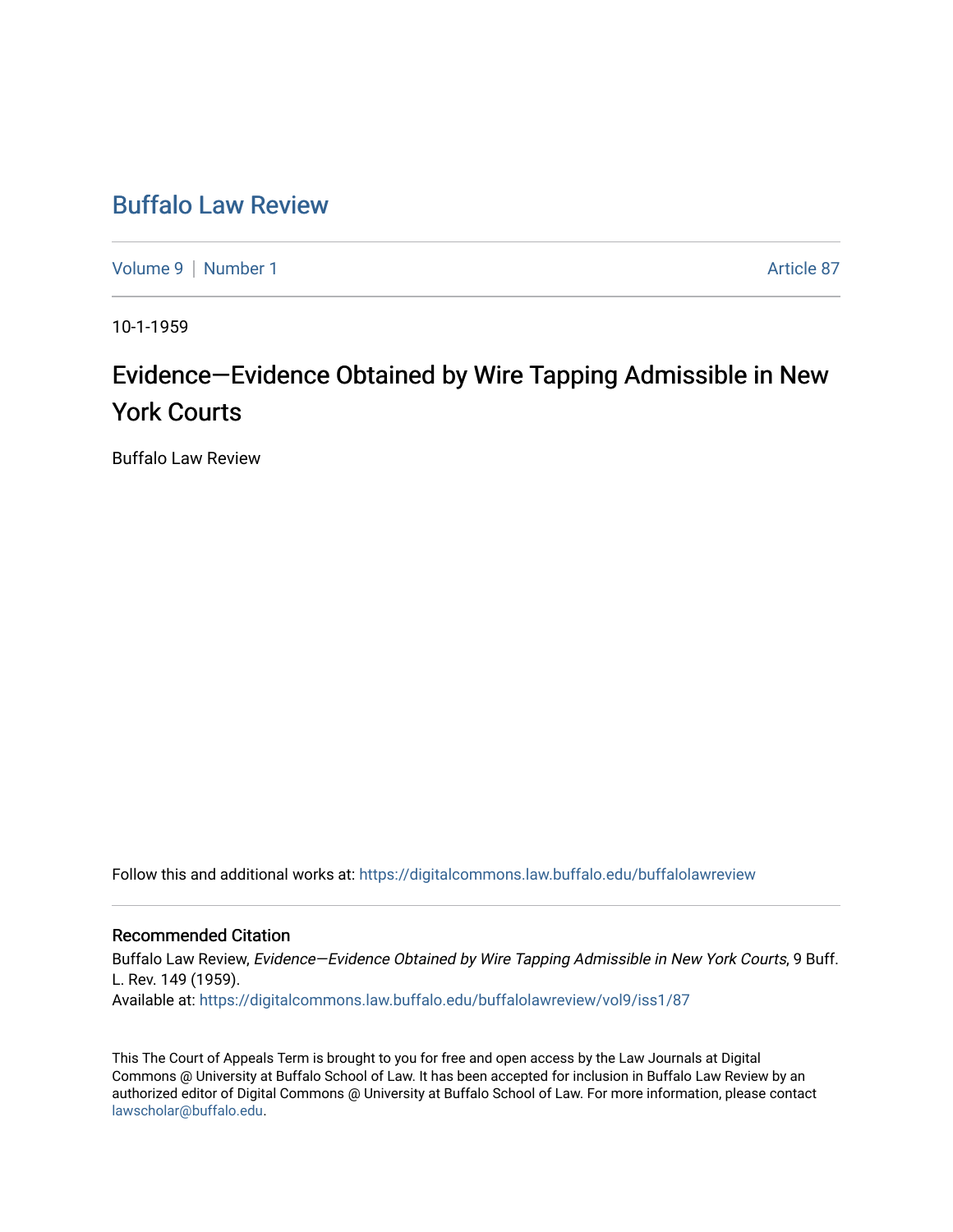claiming that the provisions in her behalf were inadequate in that they were subject to diminution in favor of other beneficiaries, and that she was, therefore, entitled to elect under Section 18 of the Decedent Estate Law.<sup>66</sup> In order to answer this question, it was necessary for the Court to construe the husband's will. Having been denied the right to elect under Section 18, plaintiff then proceeded to petition for attorney's fees to be paid out of the estate. The Surrogate's Court of New York County allowed the petition. The Appellate Division reversed, but the Court of Appeals reinstated the Surrogate's decision.

Although a Section 18 proceeding usually does not come within the bounds of Section 278,<sup>67</sup> as those actions generally involve issues of status,<sup>68</sup> the Court held that where the question of the right of election turns upon the construction of the will, Section **278** will apply. In other words, the nature, rather than the caption of the proceeding, shall be the controlling factor. A lower court, on the same facts, has come to a like result.<sup>69</sup> It should also be noted that the Court handed down another decision on the same day as the present case was decided,<sup>70</sup> allowing Section 278 to apply where the original action was brought under a section not intended as will construction section, but in which a construction was needed for a determination of the issues.

The Court's holding is sound in the present case, for to hold otherwise might result in a multiplicity of suits. A party in plaintiff's position would first have to bring an action pursuant to Section 145 of the Surrogate's Court Act,<sup>71</sup> and after having the will construed, would then have to institute another action under Section 145-a for a determination of the validity of plaintiff's right of election.<sup>72</sup> Surely such a result was not the intention of the legislature.

## **EVIDENCE**

EVIDENCE OBTAINED BY WIRETAPPING ADMISSIBLE IN NEW YoRK CouRTs

The defendant in *People v. Varianol* was convicted of bookmaking in the Village of Tarrytown after the interception of certain telephone conversations **by** police officers acting with a court order issued pursuant to section 813-a of the Code of Criminal Procedure.2 The Westchester County Court, reversing

**<sup>66.</sup>** Section 18 of the New York Decedent Estate Law provides, generally, that where the surviving spouse is to receive less, under the will, than his intestate share, that spouse has the right to elect to take the difference between the amount bequeathed and the intestate share.

<sup>67.</sup> In re Curley's Estate, **161** Misc. 391, **293** N.Y. Supp. **370** (Surr. Ct. 1936).

<sup>68.</sup> In re Zweig<sup>3</sup>s Estate, 145 Misc. 839, 261 N.Y. Supp. 400 (Surr. Ct. 1932).<br>69. In re Schnitzer's Will, 14 Misc. 2d 895, 125 N.Y.S.2d 578 (Surr. Ct. 1953)<br>70. In re Folsom's Estate, 6 N.Y.2d 886, 190 N.Y.S.2d 381 (1959

**<sup>71.</sup>** *Supra,* note 62.

**<sup>72.</sup>** *Supra,* note **65.**

<sup>1.</sup> **5** N.Y.2d **391, 185** N.Y.S.2d 1 (1959).

<sup>2.</sup> The conviction was under § 986, New York Penal Law. The Code of Criminal Procedure provides that a justice of the Supreme Court or judge of a county court or of the Court of General Sessions of the County of New York may issue an *ex parte*